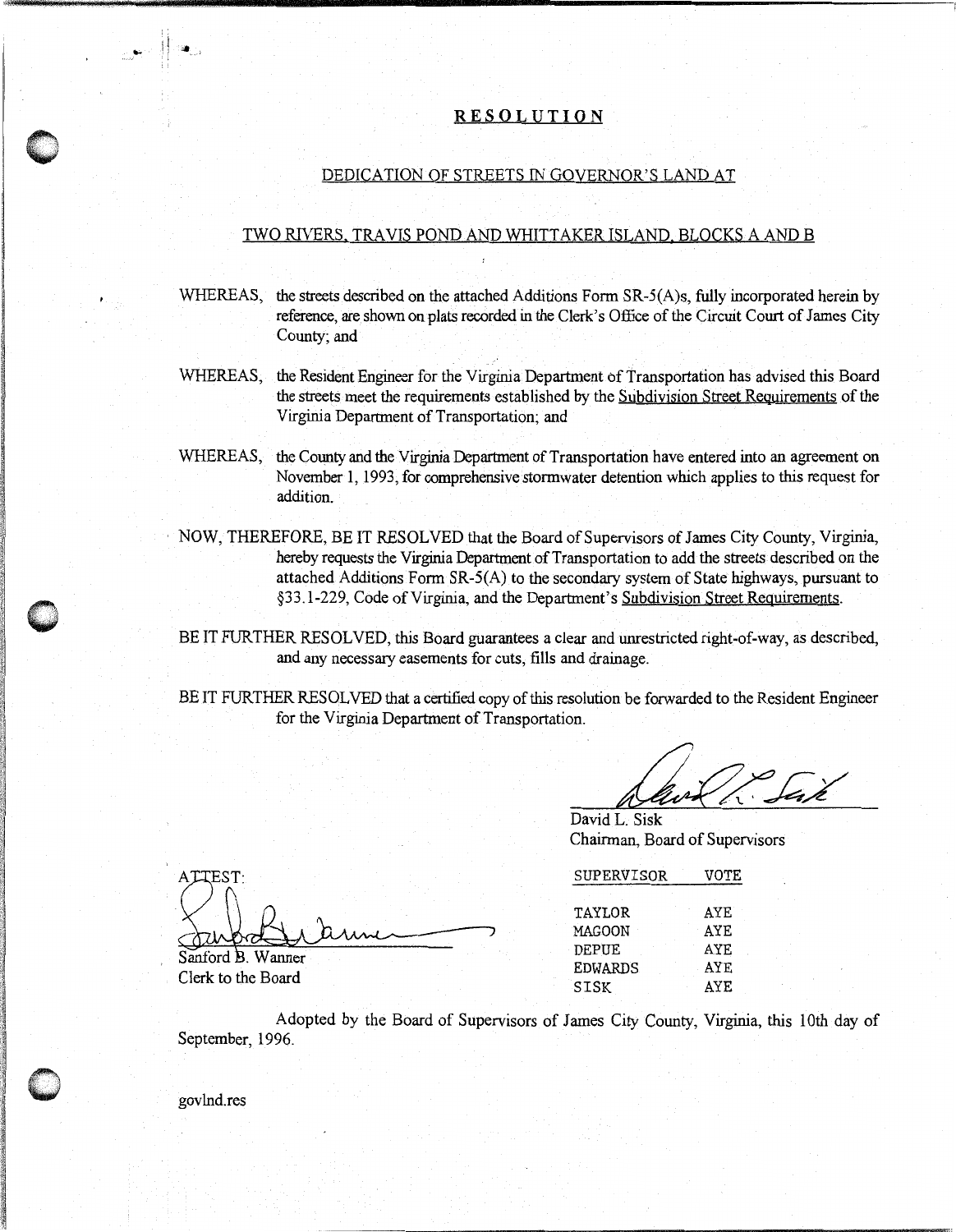

**fonu SR-5(A) (2/1193)** 

## **ADDITIONS FORM SR-5(A) - Proposed Additions to the Secondary System of State Highways**

<: .. ·.· m···CJ·.·ccr····.··.· :/ ·t: :? ".\i: ... **SECONDARY ROADS DIV.** 

Attachment to (**N**<sup>o</sup> one) **@13** Board of Supervisors Resolution **0** Surety Dated: **q/jo/41. Attachment of the Contract of Attachment** of **2** 

| <b>SECONDARY ROADS DIV.</b> |  |
|-----------------------------|--|
|                             |  |

Name of Subdivision: Governor's Land, Travis Pond James City County

| James City County |  |  |
|-------------------|--|--|
|-------------------|--|--|

| Ref.<br>No. | Name of Street<br>(Required Data Field) | <b>Street Addition Termini</b>                                                                                                         | R-O-W<br>Width (ft) | Miscellaneous Notes                                                                                          | Centerline<br>Length (mil |
|-------------|-----------------------------------------|----------------------------------------------------------------------------------------------------------------------------------------|---------------------|--------------------------------------------------------------------------------------------------------------|---------------------------|
|             | Two Rivers Road                         | From: Route 5<br>0.27 mi. south of Route 5<br>Tο:<br>Plat Book: 53<br>Page 81-89<br>Plat Recorded Date: 02/20/91                       | 120                 | # Occupied Dwl. 0<br>Other Service: Collector Road<br>Description: Bit. conc. surface, curb & gutter, median | 0.27                      |
| 2           | <b>Two Rivers Road</b>                  | From: 0.27 mi. south of Route 5<br>To: 0.45 mi. west of Two Rivers Road<br>Plat Book: 53<br>Page 81-89<br>Plat Recorded Date: 02/20/91 | 80                  | # Occupied Dwl. 0<br>Other Service: Collector Road<br>Description: Bit. conc. surface, open roadside ditches | 0.45                      |
| з           | <b>Travis Pond Road</b>                 | From: Two Rivers Road<br>West Island Road<br>To:<br>Plat Book: 53<br>Page 81-89<br>Plat Recorded Date: 02/20/91                        | 120                 | # Occupied Dwl. 10<br>Other Service:<br>Bit. conc. surface, curb & gutter<br>Description:                    | 0.24                      |
|             | <b>Travis Close</b>                     | From: Travis Pond Road<br>0.11 mi. east of Travis Pond Road<br>To:<br>Plat Book: 53<br>Page 81-89<br>Plat Recorded Date: 02/20/91      | 50                  | # Occupied Dwl. 5<br>Other Service:<br>Description: Bit. conc. surface, curb & gutter                        | 0.11                      |
| 5           | West Island Road                        | From: Travis Pond Road<br>0.19 mi. west of Travis Pond Road<br>To:<br>Plat Book: 53<br>Plat Recorded Date: 02/20/91<br>Page 81-89      | 50                  | # Occupied Dwl. 8<br>Other Service:<br>Description:<br>Bit. conc. surface, curb & gutter                     | 0.19                      |
| 6           | West Island Road                        | From: Travis Pond Road<br>0.19 mi. east of Travis Pond Road<br>To:<br>Plat Book: 53<br>Plat Recorded Date: 02/20/91<br>Page 81-89      | 50                  | # Occupied Dwl.<br>Other Service:<br>Description:                                                            | 0.19                      |
|             |                                         | From:<br>To:<br>Plat Book:<br>Page<br><b>Plat Recorded Date:</b>                                                                       |                     | # Occupied Dwl.<br>Other Service:<br>Description:                                                            | $\mathbf{r}$              |

Notes: Guaranteed width of right of way exclusive of any necessary easements for cuts, fills, and drainage. Total Mileage **I. <sup>45</sup> 75** 

Magisterial District Powhatan

CERTIFICATION OF ATTACHMENT (by county clerk or surety agent) This attachment is certified a part of the document  $\boxtimes$  above. annee CLERX TO BOARD (Name and Title)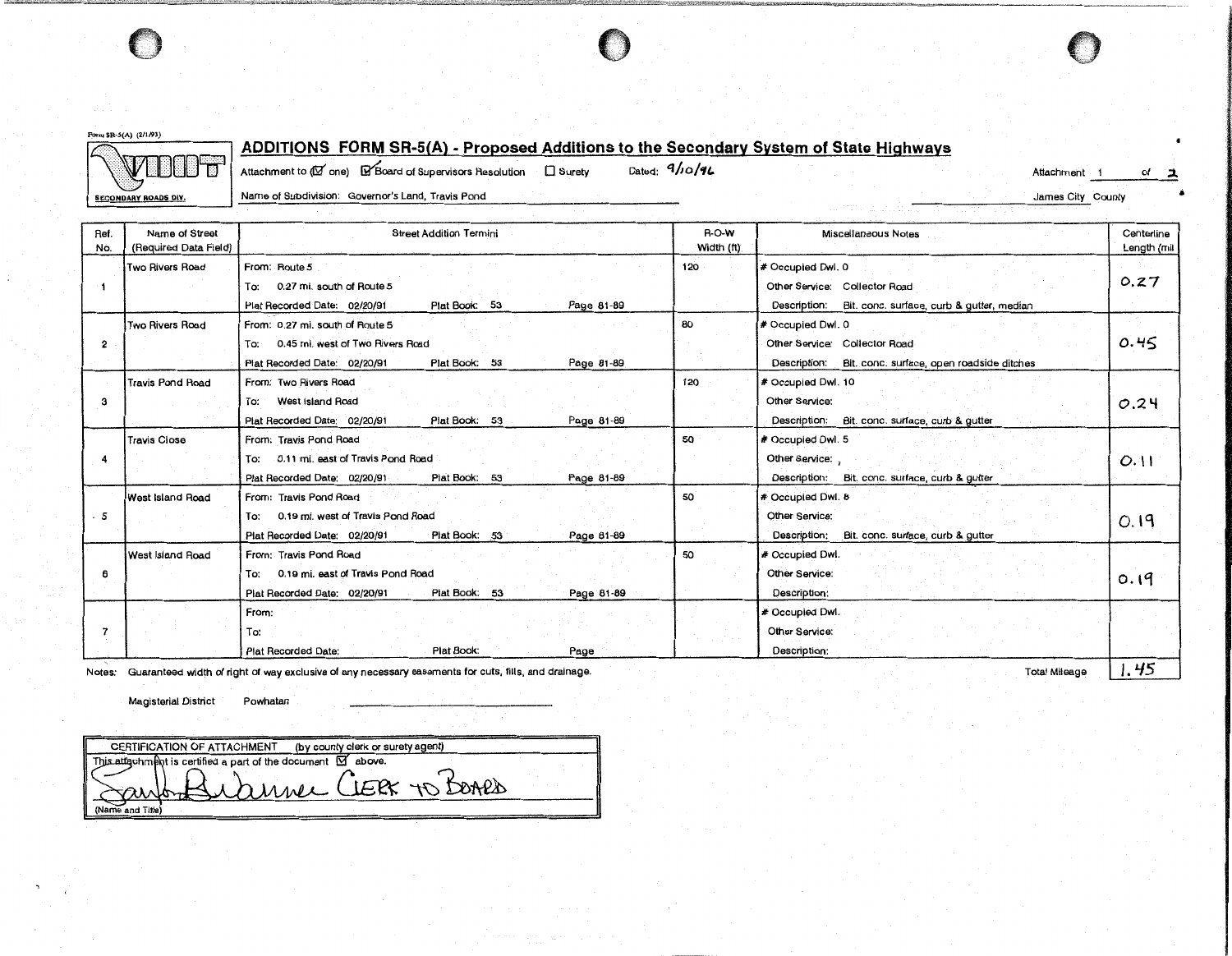

ITT CONTROLLED THE CONTROL TO THE CONTROL CONTROL TO THE CONTROL TO THE CONTROL TO THE CONTROL TO THE CONTROL TO THE CONTROL TO THE CONTROL TO THE CONTROL TO THE CONTROL TO THE CONTROL TO THE CONTROL TO THE CONTROL TO THE

**Fonn SR·S(A) (211/93)** 

ADDITIONS FORM SR-5(A) - Proposed Additions to the Secondary System of State Highways <br>Attachment to (IB' one) El Board of Supervisors Resolution D Surety Dated: <sup>9/16</sup>/94

Attachment 2 of 2 James City County

-------

•

**t** 

**SECONDARY ROADS DIV.** Name of Subdivision: Governor's Land, Whittaker's Island, Blocks A & B

| Name of Street<br>(Required Data Field) | <b>Street Addition Termini</b>                              | <b>R-O-W</b><br>Width (ft) | Miscellaneous Notes                                 | Centerline<br>Length (mil |
|-----------------------------------------|-------------------------------------------------------------|----------------------------|-----------------------------------------------------|---------------------------|
| Whittaker Island Road                   | From: Two Rivers Road                                       | 90.56-50                   | # Occupied Dwl. 20                                  |                           |
|                                         | Sanctuary Drive<br>To:                                      |                            | Other Service:                                      | 0.36                      |
|                                         | Plat Book: 53<br>Plat Recorded Date: 02/20/91<br>Page 90-96 |                            | Bit. conc. surface, curb and gutter<br>Description: |                           |
| <b>West Whittaker Close</b>             | From: Whittaker Island Road                                 | 50                         | # Occupied Dwl. 7                                   |                           |
|                                         | Whittaker Island Road via loop<br>To:                       |                            | Other Service:                                      | 0.23                      |
|                                         | Plat Recorded Date: 02/20/91<br>Plat Book: 53<br>Page 90-92 |                            | Description:                                        |                           |
| South Freeman Road                      | From: Two Rivers Road                                       | 50                         | # Occupied Dwl. 10                                  |                           |
|                                         | Whittaker Island Road<br>To:                                |                            | Other Service:                                      | 0.22                      |
|                                         | Plat Book: 53<br>Plat Recorded Date: 02/20/91<br>Page 90-92 |                            | Description:<br>Bit. conc. surface, curb and gutter |                           |
| <b>East Whittaker Close</b>             | From: Whittaker Island Road                                 | 50                         | # Occupied Dwl. 4                                   |                           |
|                                         | End of permanent cul-de-sac<br>To:                          |                            | Other Service:                                      | 0.09                      |
|                                         | Plat Book: 53<br>Plat Recorded Date: 02/20/91<br>Page 90-92 |                            | Bit. conc. surface, curb and gutter<br>Description: |                           |
| l East Island Road                      | From: Whittaker Island Road                                 | 50                         | # Occupied Dwl. 10                                  |                           |
|                                         | To:<br>End of permanent cul-de-sac                          |                            | Other Service:                                      | 0.20                      |
|                                         | Plat Recorded Date: 02/20/91<br>Plat Book: 53<br>Page 90-92 |                            | Bit. conc. surface, curb and gutter<br>Description: |                           |
| <b>Sanctuary Drive</b>                  | From: East Island Road                                      | 50                         | # Occupied Dwl. 8                                   |                           |
|                                         | End of permanent cul-de-sac<br>To:                          |                            | Other Service:                                      | 0.28                      |
|                                         | Plat Book: 53<br>Plat Recorded Date: 02/20/91<br>Page 93-96 |                            | Bit. conc. surface, curb and gutter<br>Description: |                           |
|                                         | From:                                                       |                            | # Occupied Dwl.                                     |                           |
|                                         | To:                                                         |                            | Other Service:                                      |                           |
|                                         | Plat Book:<br>Plat Recorded Date:<br>Page                   |                            | Description:                                        |                           |
|                                         |                                                             |                            |                                                     |                           |

Notes: Guaranteed width of right of way exclusive of any necessary easements for cuts, fills, and drainage.

Total Mileage | 1.58

Magisterial District Powhatan

CERTIFICATION OF ATTACHMENT (by county clerk or surety agent)<br>a attachment is pertified a part of the document  $\overline{M}$  above. This attach Leuner CLERK TO THE BOARD (Name and Title)